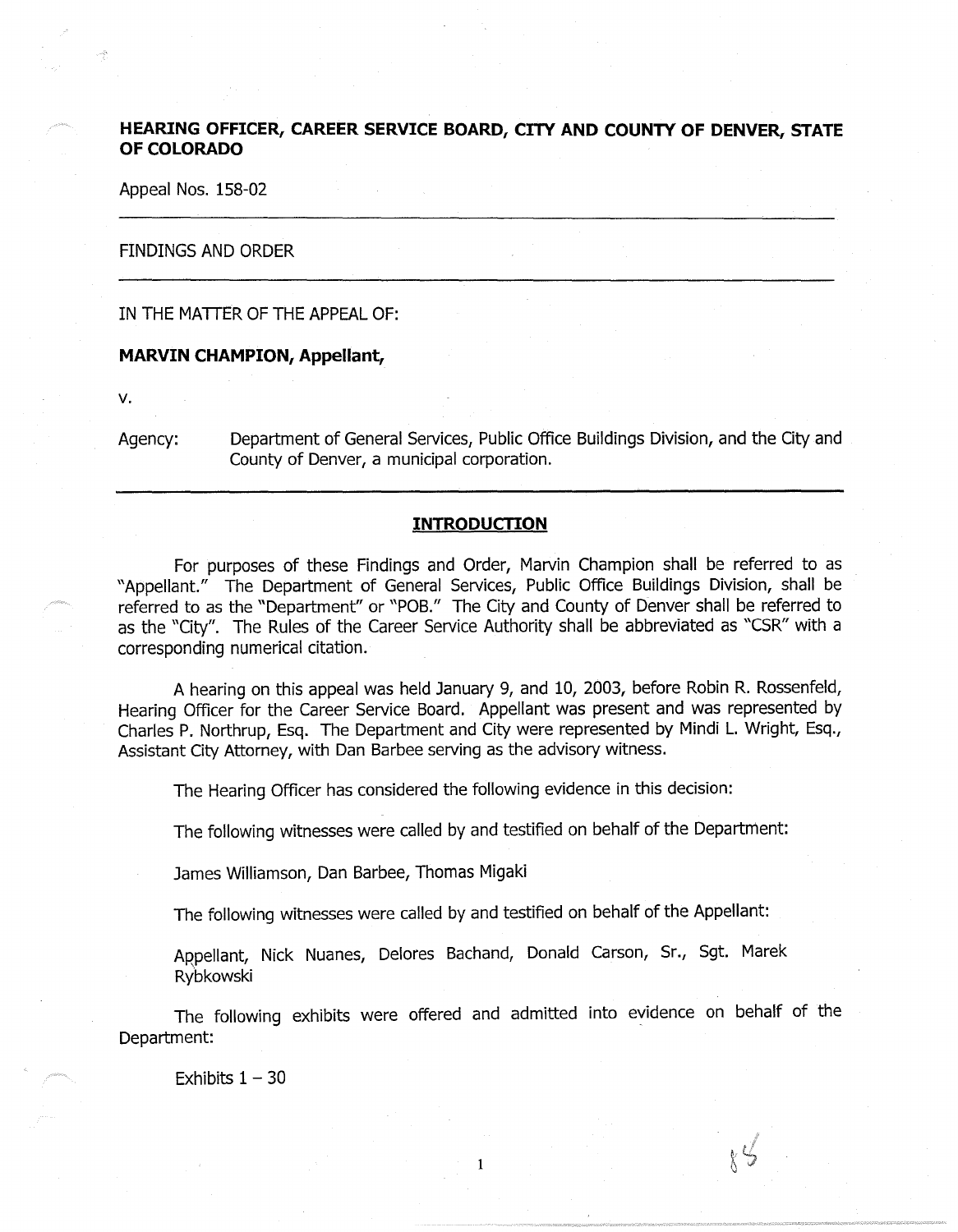The following exhibits were offered and admitted into evidence on behalf of the Appellant: .

Exhibits M, N, 0

The following exhibits were admitted into evidence by stipulation:

Exhibits  $1 - 30$ , M, N

The following exhibits were offered but not admitted into evidence and therefore not considered in this decision:

None

#### **NATURE OF APPEAL**

Appellant is appealing his termination from the Department for alleged violations of CSR §§16-50 A. 1), 7), 13) and 20) and 16-51 A. 2), 6), 10) and 11). He is seeking reinstatement to his position, along with back pay and all rights and benefits attendant thereto.

#### **ISSUES ON APPEAL**

Whether the Hearing Officer has subject matter jurisdiction over this appeal?

Whether Appellant violated CSR §§16-50 A. 1), 7), 13) and 20) and 16-51 A. 2), 6), 10) and 11)?

If Appellant violated any provisions of CSR §§16-50 and 16-51, what is the appropriate sanction?

Was the discipline imposed upon Appellant a result of either retaliation or age discrimination?

#### **PRELIMINARY MATTERS**

The Department filed a *Motion in Limine* on January 7, 2003, in which it sought to exclude Appellant's witnesses and the introduction of certain of Appellant's proposed exhibits. The Department argued that the proposed testimony and exhibits were 1) not related to Appellant's dismissal; 2) impermissible character evidence; and 3) unduly prejudicial. Oral argument was held at the commencement of the hearing. After hearing argument, the Hearing Officer ruled that Appellant could present a limited number of witnesses who could testify as to their satisfaction, or lack thereto, with Appellant's work as it would be relevant to the issue of the appropriateness of the discipline imposed. The Hearing Officer indicated that she would not admit the letters from various "clients." They were hearsay and appeared to have been solicited by Appellant in preparation for this hearing since they were written after Appellant's termination. They were also cumulative because several of the letters were written by the persons who were included as proposed witnesses (and who, in fact, testified on Appellant's behalf).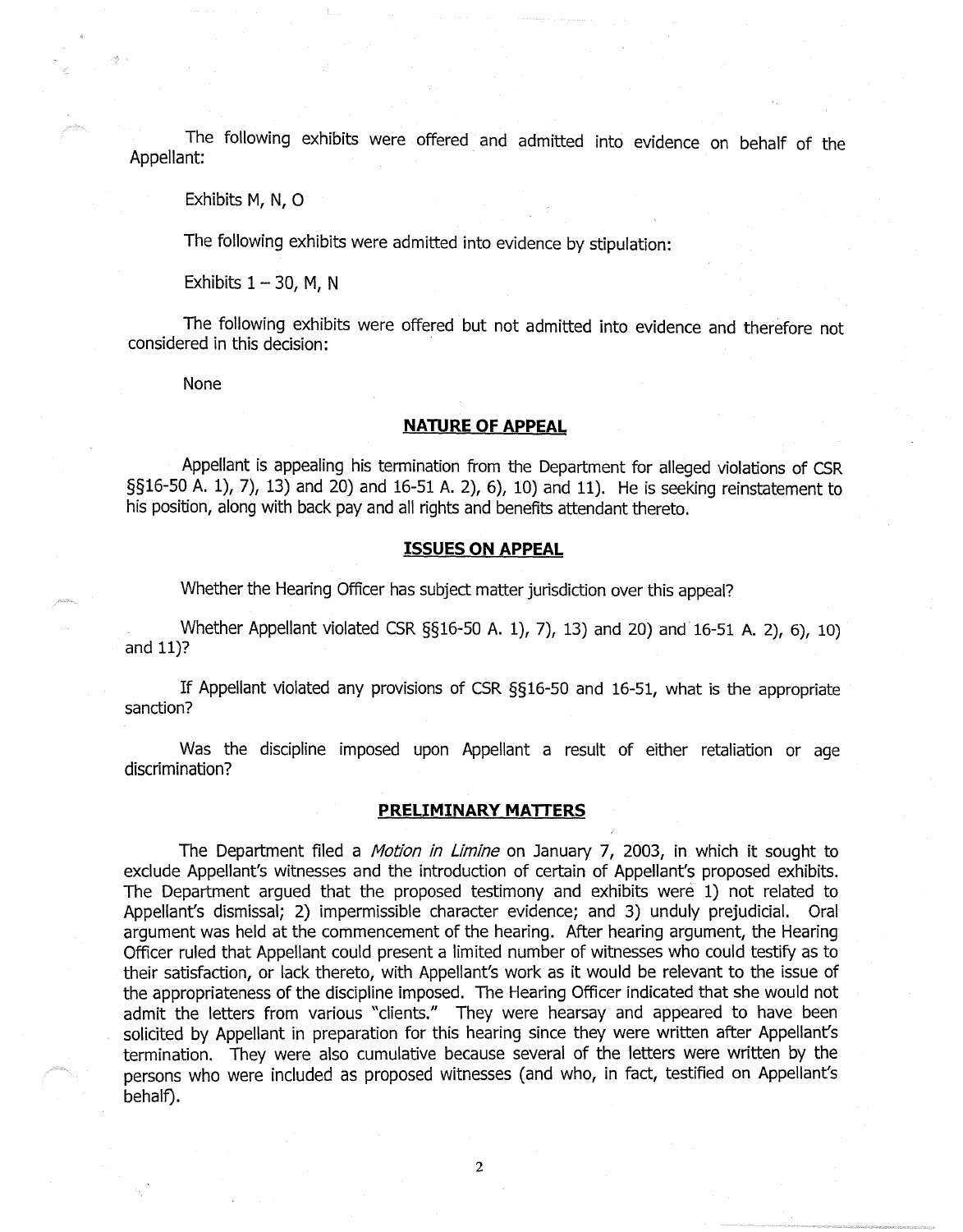## **FINDINGS OF FACT**

1. During the relevant period, Appellant was employed by the Department as a Facilities Manager. He worked for the City for approximately 39 years.

2. Appellant was responsible for the Westside Cherry Creek Transfer Station, the entire Rosyln complex, including the Police and Fire Academies and garages, the Decatur facility, Arie P. Taylor Building, District 5 Police Station, Fire Stations and Headquarters, Park Avenue warehouse, the Animal Shelter, Osage Trash Station, and Central Services.

3. The CSA Public Office Buildings Facilities Manager classification provides, in part:

General Statement of Class Duties

Coordinates the services of Public Office Buildings (POB) staff and private vendors under contract with POB providing building operation and maintenance services, and conducting improvement projects for assigned facilities.

\* \* \*

Essential Duties

Coordinates contracted maintenance, repair and remodeling services for a facility or a group of facilities.

Maintains liaison with building tenants to identify and resolve building maintenance issues.

Plans major improvement projects for assigned facilities including the preparation of designs, specifications and cost estimates.

Organizes and manages the implementation of funded capital projects through the development and preparation of plans, specifications, bids and the oversight of contractor's work.

Serves as a project manager for projects associated with assigned facilities required to be undertaken through POB or the Public Works Department in accordance with the City Charter.

Manages the funds allocated for projects.

Reviews, prioritizes, and approves or rejects agency requests for work to be performed in assigned facilities.

Coordinates work performed to ensure successful and timely completion of assigned work orders.

Consults with the Director and Assistant Director concerning program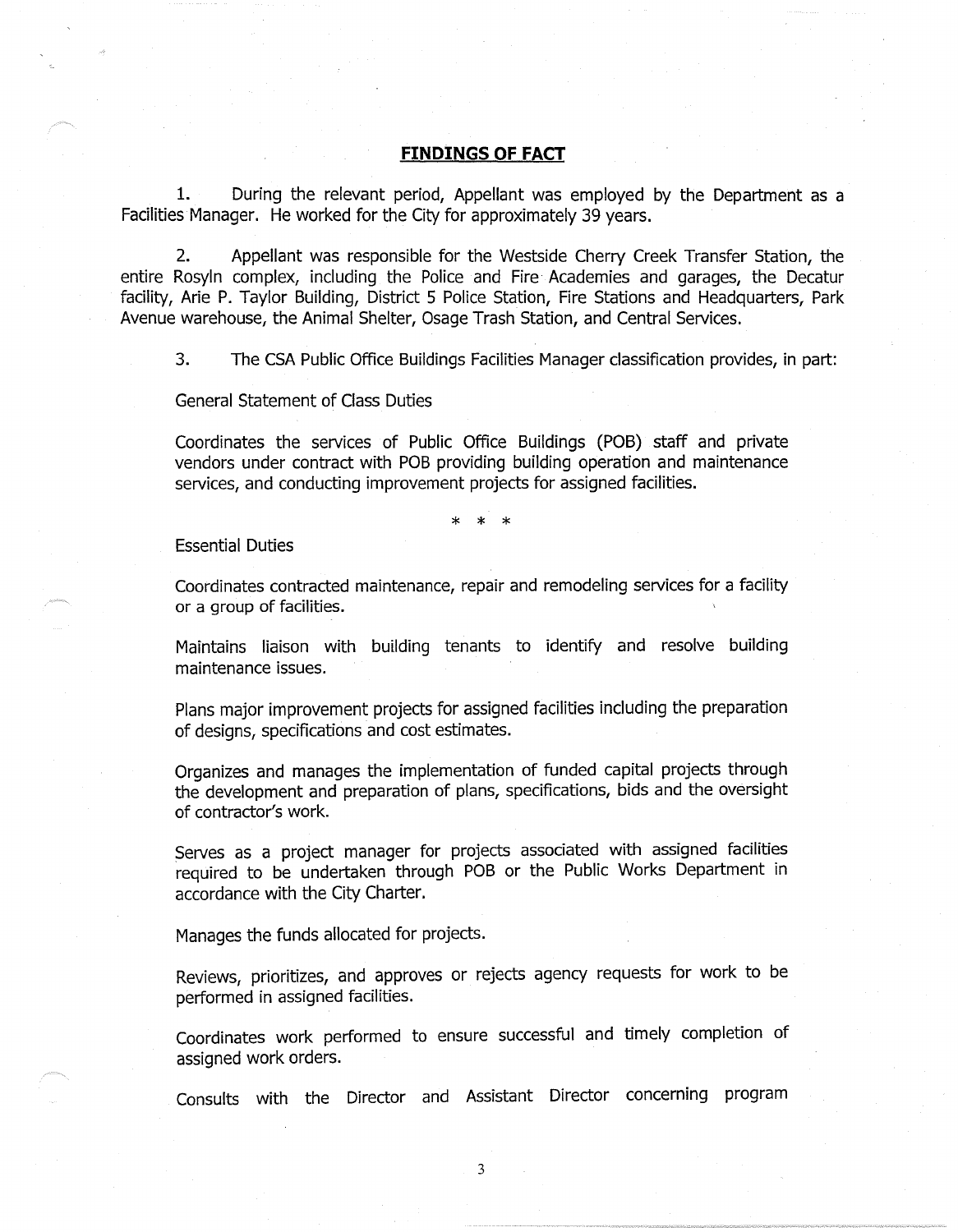developments for the improvement of building operating systems and conditions.

Coordinates ongoing building condition assessments of facilities and operating systems with trades supervisors and agency management.

(Exhibit 7)

4. Dan Barbee became Director of Public Office Buildings in September 2001. When he took over the position, he was charged by Thomas Migaki, Manager, Department of General Services, to serve customers, change the image of POB with the customers and citizens of Denver, and to manage funds appropriated to POB for maintenance and capital improvements. He is responsible for \$20 million for maintenance and \$70 million for capital improvements annually. He must make sure that there is an effective use of the money through long-range planning and needs assessment.

5. For Mr. Barbee, the Facilities Managers have a key role in meeting these goals. He needs them to know the buildings they are responsible for inside and out, to know what needs to be done to make them efficient.

6. Mr. Barbee met with each of the Facilities Managers one-on-one within his first week as Director. During these meetings, he went over the importance of customer service and his performance goals for the Department. He explained that the Facilities Managers were responsible for showing why each project the Facilities Manager was responsible for was progressing or be able to highlight why the project was not getting done. Mr. Barbee gave the example during his testimony that, if there were insufficient funds for the project, POB would need to speak with the client agency and work together to go before the City Budget Office to explain why the work was necessary to perform the service.

7. When Mr. Barbee first met with Appellant one-on-one, he got an impression from Appellant that he saw his customers as "enemies." According to Appellant, the customers were at fault, they did not know what they wanted, so it was just better to ignore them. At the first staff meeting Mr. Barbee held, Appellant stated that it wasn't that POB had a bad reputation, but that it was the customers were at fault and responsible for the bad reputation.

8. Appellant's Performance Enhancement Program Report ("PEPR") was done in November 2001. Mr. Barbee developed it with George Seaton, who had been acting director prior to Mr. Barbee's tenure. Mr. Barbee gave Appellant a "Below Expectations" evaluation for four out of six Priority 1 and three out of five Priority 2 responsibilities. Mr. Barbee testified that Mr. Seaton agreed that Appellant's performance was below expectations. However, as he had been observing Appellant for only a few months, Mr. Barbee decided to give Appellant a "Meets Expectations" overall rating. (See, Exhibits 6 and N)

9. The first of the six Prfority 1 responsibilities for which Appellant received a "below expectations" was "meet with customers and submit reports of their needs and requests." (Exhibit 6) Mr. Barbee noted that Appellant did not take any initiative to find out if there were any customer concerns and he would not accomplish a customer request or follow up on it without repeated prodding. Appellant became angry when told he should provide status information to his customers. Mr. Barbee testified that the way to rectify this problem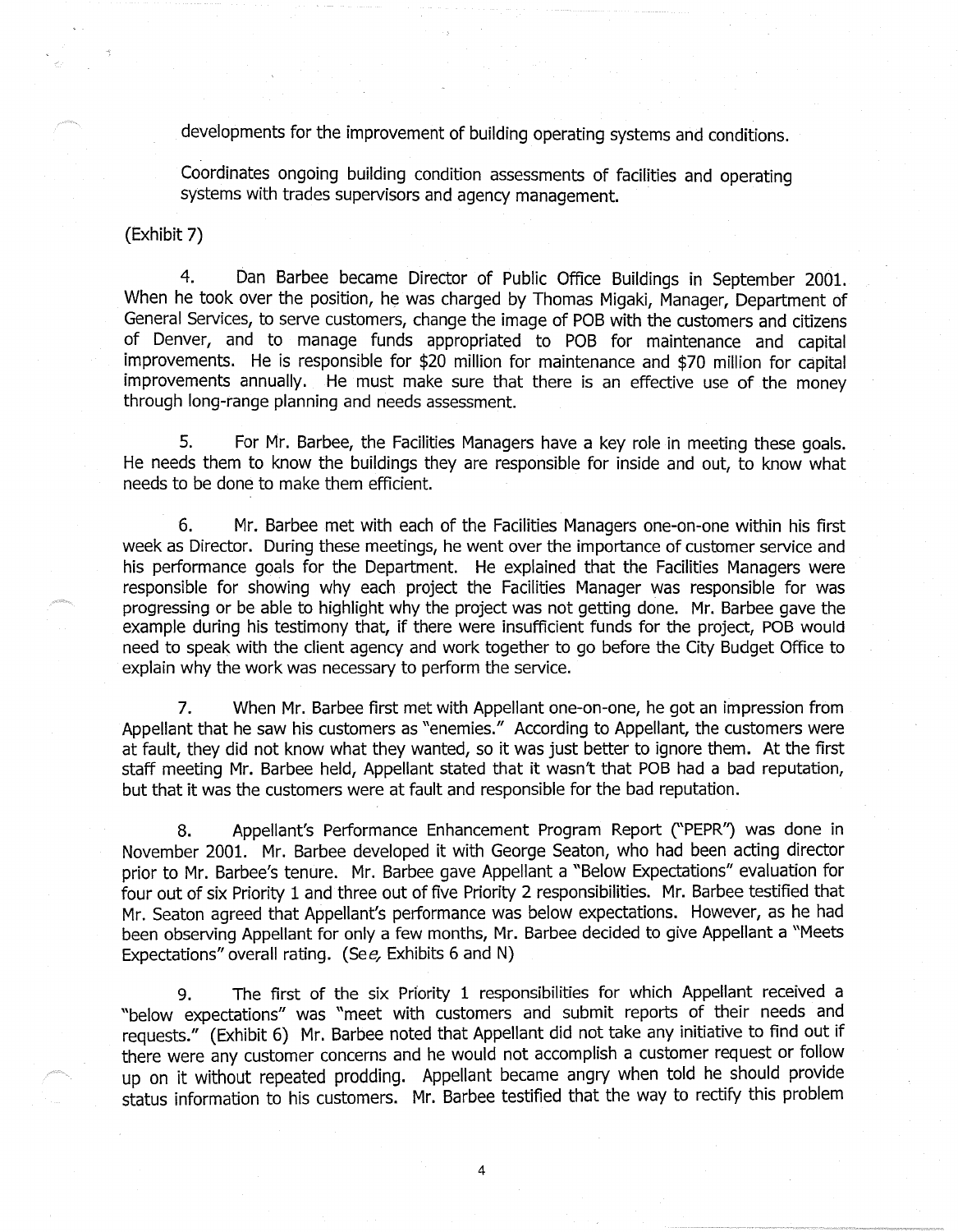was to be persistent in asking customers what they wanted and to be personally involved with them.

10. The Next Priority 1 responsibility for which Appellant was below expectations concerned inspections of assigned facilities and reporting on needed and existing services. Mr. Barbee was unable to ascertain whether Appellant made regular trips to all of his assigned facilities as Appellant was not providing regular reports, and those he submitted did not provide complete information. Mr. Barbee noted in the evaluation that:

It is questionable if Marvin ever visits many of his facilities. On many days I have observed Marvin in and around the City and County Building all day. The City and County Building is not assigned to Marvin. When he is spending nearly all of his time here, he can not  $(s/c)$  be spending much time at his assigned facilities.

(Exhibit 6, p. 2)

11. The way to correct this deficiency, according to Mr. Barbee, is to go to each facility on a regular basis and look around to see what was working, what was not working, create a list of issues and a list of work orders.

12. Mr. Barbee testified that this information was necessary in order to prepare the budget for the facilities. Mr. Barbee testified that he had no idea of what work needed to be planned at Appellant's facilities.

13. Appellant was to propose, plan and manage major construction projects within assigned facilities. Mr. Barbee testified this was necessary because, even if facilities are properly maintained, things still need to be replaced. Facilities Managers are supposed to be proactive and meet with the building occupants to determine what construction would be needed and then be able to propose the changes to Budget. Appellant did not do this without several demands having been made to him to do so. He also did not track the progress of the projects, provide timelines, or demonstrate an understating of what completion deadlines are for or the impact if they are unachieved. Appellant's explanations were incomplete and left out pertinent information. (See, Exhibit 6, pp.2-3)

14. Similarly, Appellant did not meet expectations in managing approved projects to a timely completion, another Priority 1 responsibility. (Exhibit 6, p. 3)

15. Appellant had also not developed or implemented an annual maintenance program, evaluated contractor performance of maintenance services, or prepared any emergency evacuation plans, all Priority 2 responsibilities.

16. Mr. Barbee noted in the PEPR that Appellant did not open e-mails from a particular customer or otherwise follow-up with some of his customers. He also noted that Appellant was observed "nearly all day, every day" visiting with people he knows in and around the City and County Building, a location distant from the facilities Appellant was responsible for. (Exhibit 6, pp. 3-4)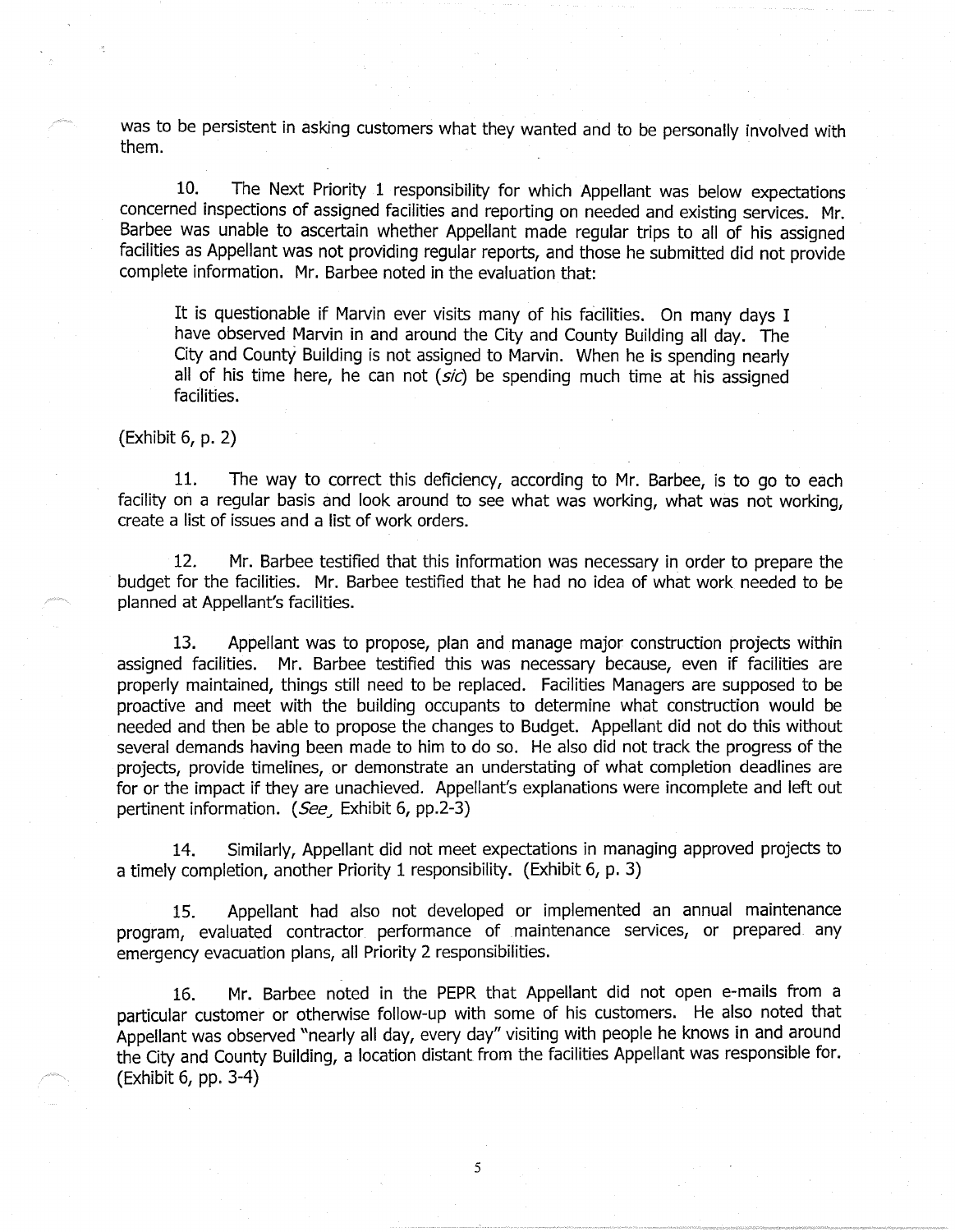# 17. Mr. Barbee wrote the following conclusions in the PEPR:

Marvin does understand and has the experience to know what needs to be done and how to accomplish any assigned responsibility. His job knowledge appears to be sound. His effectiveness can be questioned, for as stated above, he will not accomplish any tasks, large or small, unless forced to do so. However, even though he has the knowledge he does not use it to offer solutions or alternatives when presented with a problem. He will only do what is requested and then only when repeatedly forced to do so. This behavior has been observed on many occasions. When confronted with this behavior, Marvin responds that I, his supervisor, does not have respect for "seniority." In addition to everything outlined for the above categories, Marvin does not perform the expected functions of a Facilities Manager. As stated, he knows what to do, he knows how to do it, yet he does not do it. Overall, I've seen extremely low productivity. In some instances, there has been absolutely no progress on easily resolved issues. Some of these are long standing requests that go back as far as two years. To date he still has completed very few of those delinquent responsibilities brought to his attention.

(Exhibit 6, p. 4)

18. Mr. Barbee did not do a corrective action plan for Appellant after the completion of the PEPR.

19. Mr. Barbee testified that, typically, Appellant was the last person to find out when something was needed at a facility. Instead of making sure problems did not happen, he often did not know of a problem until the impact had occurred. Mr. Barbee described this as being a reactive manager, rather than a proactive manager.

20. Mr. Barbee sent a letter to Appellant on November 21, 2001, as a follow-up to an earlier conversation. Mr. Barbee suggested that he and Appellant meet with a mediator in order to improve their relationship. (Exhibit 21). At first Appellant did not agree to mediation, but he subsequently sent a note to Mr. Barbee accepting this offer (Exhibit 0). Mr. Barbee did not see this letter until the time of the disciplinary meeting on this matter. Mediation never occurred.

21. In the November 21, 2001, letter, Mr. Barbee addressed several concerns he had with Appellant's conduct. He wrote:

We also had a discussion about the lack of customer updates. I have made it clear to you and you have agreed to provide your customers with meaningful status reports on their projects or requests. To date, the only time an update or status is issued is when requested by me. When an update is given, there generally is not enough information to understand the status of a project or request. You agreed that this was true. Therefore, from now on you will provide a status report on all projects or requests that you handle at least weekly. That written report or email will include expected project completion dates or current phase completion dates, potential problems or complications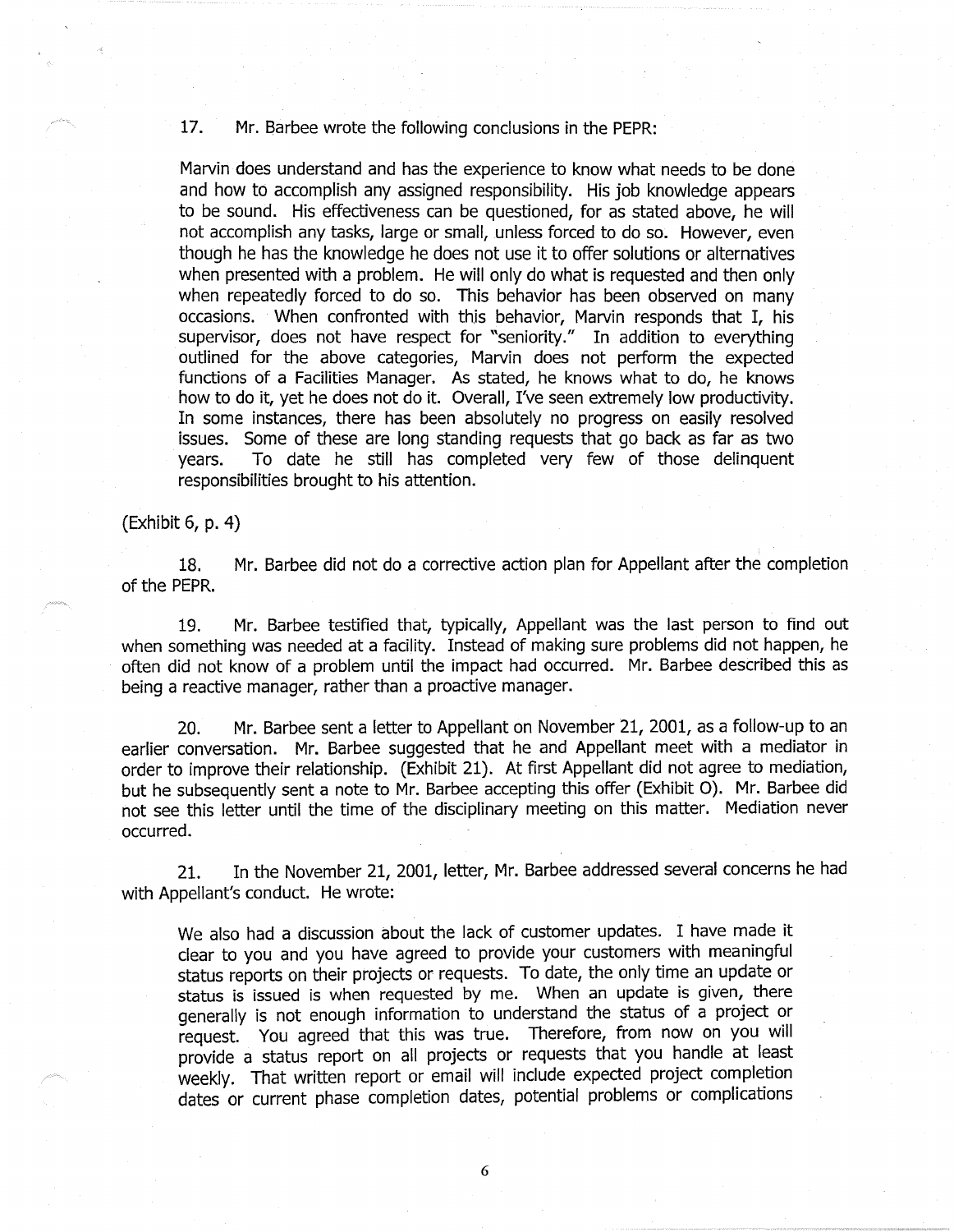that would or may interfere with completion of the project or request and whom is responsible for any actions or activities that must take place. A copy of all reports or emails must be sent to me. You agreed to this.

At the end of our meeting we also discussed the amount of time you spend at the sites you are responsible for. This was mentioned in connection with the quantity of time you spend in the City and County Building, which was noted as a facility not under you responsibility. The question was asked how much time needed to be spend (sic) at each site and what reports should be generated on a monthly basis for those sites. It would appear that the responsibilities for site visits and monthly reports are not being met. You stated that you spend time at all of your facilities. Therefore, you will visit all of your assigned facilities at least monthly. A status report for each facility should be included in your monthly report. In addition to the monthly report any request or issues generated by the visits must receive regular status reports as outlined in the above paragraph.

#### (Exhibit 9)

22. In January 2002, Mr. Barbee received an anonymous phone call informing him that Appellant was misusing City property. More specifically, Appellant was using a POB van to pick up a female every day on the corner of  $17<sup>th</sup>$  and Welton at approximately 3:30 p.m. and then drive her to the parking lot at the Buell Theater. Mr. Barbee was advised that this had been going on for about a year and a half. Mr. Barbee investigated this information and confirmed the allegations. A private investigator was then hired to follow Appellant and monitor his daily activities. Appellant was under observation during the week of February 11, 2002. During that time, he was observed driving a POB van to locations other than his assigned facilities, performing household chores during his regularly scheduled work days, allowing an unauthorized male drive the POB van, and continuing to pick up the female at site on  $17<sup>th</sup>$ Street. None of the deviations from his work assignments were ever noted on his van logs. Appellant was suspended for four weeks starting on Monday, April 1, 2002, for violations of CSR §§16-50 A. 1), 3), 13), 18) and 20) and 16-51 A. 1), 2), 5), 7) and 10). (Exhibit 4)

23. Mr. Barbee gave Appellant a memo detailing his specific expectations when Appellant returned to work on April 29, 2002. In addition to reminding Appellant of his work hours and that he was not to use a City vehicle for personal purposes, Mr. Barbee instructed Appellant that he was to inspect his assigned buildings at least once a week, that he was to respond to any complaint or request within twenty-four hours, that he was supposed to apply the principles of customer service with performing his duties and that every Monday he was to produce and submit daily activity reports with specific information as to what Appellant was doing all day and a project management report for the prior week, as well as customer reports for his customers with copies to Mr. Barbee. (Exhibit 10)

24. Mr. Barbee specified that the daily activity reports contain the following information, at a minimum:

- 1. a list of all ongoing building projects and status of each project;
- 2. a list of each building occupant (customers) requests and comments;
- 3. a description of and documentation from the weekly building inspections;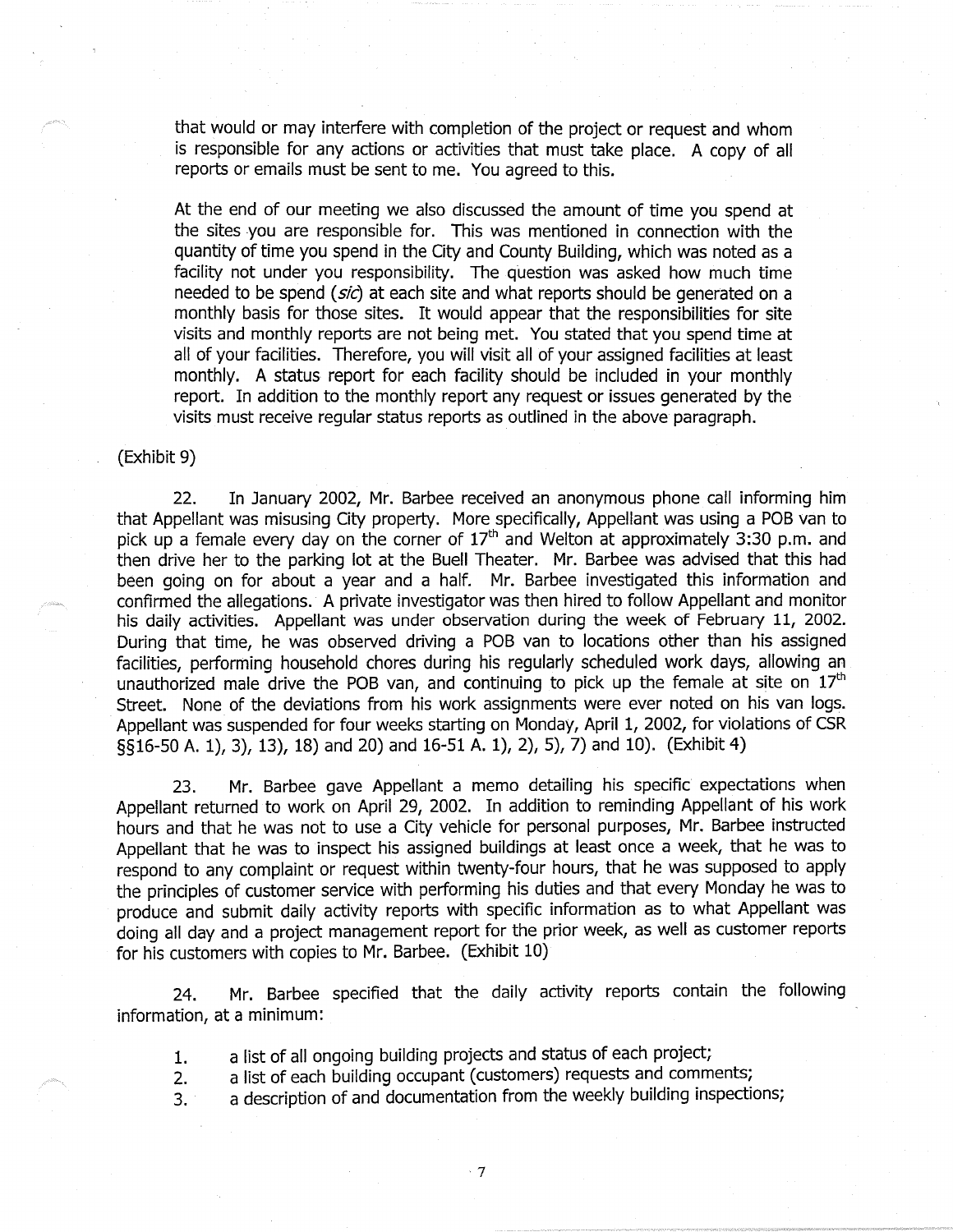# 4. a list of each preventative maintenance status report for each building inspected.

(See, Exhibit 10, p. 2)

25. The project management report was to detail the status of all projects under Appellant's supervision. It was to contain pertinent information in relation to completion dates, budget expenditures, action item status reports and real or potential impacts. The customer report was to outline the status of any requests received from the customer during the week. (See, Exhibit 10, p. 2)

26. When Mr. Barbee gave Appellant the memo regarding his expectations, Mr. Barbee went over the information with Appellant line-by-line. According to Mr. Barbee, Appellant indicated that he understood what was needed.

27. Appellant testified that he understood what Mr. Barbee was asking of him. He stated that he believed that the purpose of the daily activity logs was to keep track of where he was going, but not of what he did.

28. Appellant submitted his first reports to Mr. Barbee on Tuesday, May 7. It was a day late and was handwritten. (Exhibit 14) Mr. Barbee noted in a memo dated May 7 that Appellant did not outline his daily activities, as directed. He provided a summary of his activities for the week. Mr. Barbee set out the daily report requirements again. Appellant did not provide a project management report that met the requirements previously outlined by Mr. Barbee, *i.e.,* there were no completion dates or budget expenditures and contained little information about action items status reports, real or potential impacts and related information. Appellant also did not provide Mr. Barbee with copies of his customer reports. (Exhibit 11).

29. Mr. Barbee went over the May 7 memo with Appellant line-by-line to make sure he understood what was required. According to Mr. Barbee, Appellant stated that he did. Appellant testified that Mr. Barbee clarified that he wanted the reports to be typed and that he was to separate his daily activities and the projects. He denied Mr. Barbee told him he had to account for all his time.

30. Appellant submitted weekly reports the next two weeks. (Exhibits 13 and 14) The daily activity reports were still deficient. He had not yet submitted a complete project management report and he did not provide copies of his customer reports to Mr. Barbee. After receiving the May 13 report, Mr. Barbee suspected that Appellant was not spending time at his facilities. Mr. Barbee monitored Appellant's activities the next week and noted that he was spending approximately seventy percent of his time hanging out with his friends at the City and County Building, where Appellant should have been spending only twenty to thirty percent of his time. As a result of these problems, Mr. Barbee issued a verbal warning to Appellant on May 23, 2003. (Exhibit 12) He also met with Appellant and reiterated that he expected. According to Mr. Barbee, Appellant was upset about receiving the verbal warning, but that he understood what was needed and did not offer any explanation of why he was not meeting expectations.

31. Problems with Appellant's reports continued. Information was missing in the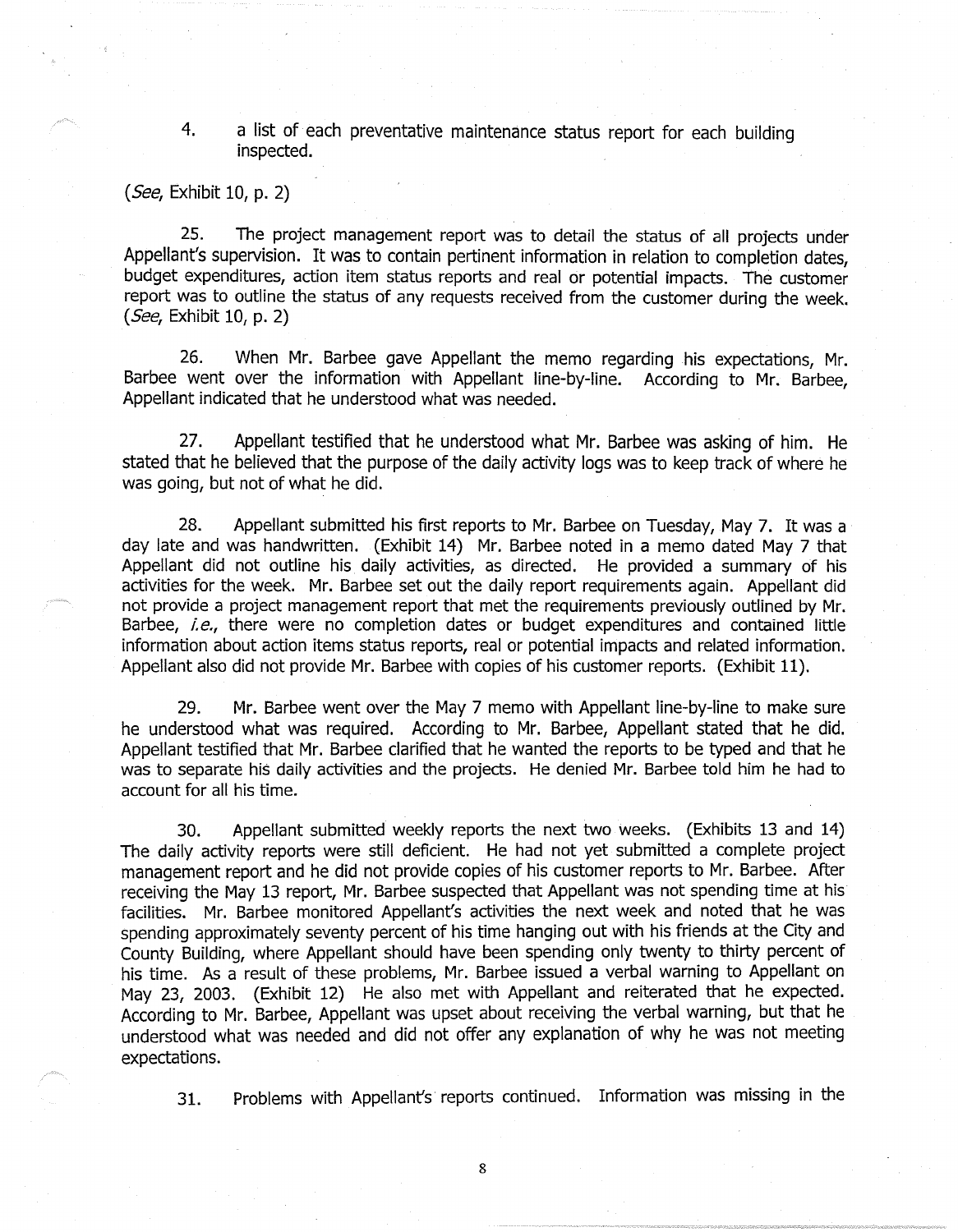daily activity logs and project report and Appellant was not producing any customer reports. Mr. Barbee issued a written reprimand to Appellant on June 10, 2002,for violations of CSR §§16-50 A. 1), 7), and 20) and 16-51 A. (Exhibit 13) Because Appellant was not accounting for forty hours a week of his time, this is when, according to Appellant's best recollection, Mr. Barbee explained that he meant the daily activity log to be port-to-port.

32. Appellant continued to produce reports weekly. (Exhibits 15-30) While there was some improvement by the end of July, these reports lacked much of what Mr. Barbee was requesting. Information was not updated for weeks after due dates passed. Entire projects, including the Fire Station 24 hose tower repair, a project that had been ongoing for some time, were often not included in the reports. Timelines and schedules, budget information, and issue and impact items were not included. Appellant did not mention customer reports until his May 28 report, (Exhibit 17, p. 7), but there is no indication that the reports were sent to the customers.

33. None of the customers who testified on Appellant's behalf received a customer report from Appellant.

34. Mr. Barbee stated that he was still unable to tell if progress had been done on the projects Appellant was responsible for as the reports did not change week to week. For example, the Project Management Report submitted June 10, 2002, (Exhibit 19, p. 10) is the same as the report for June 17 (Exhibit 20, p. 4) and June 24 (Exhibit 21, p. 5) even though they reference events that should have changed/been updated over the course of the three weeks. The preventative maintenance reports are likewise deficient and repeated week after week.

35. In the July 8 report, the District 5 Police restroom remodel, which was originally budgeted for \$11,000, was increased to \$63,000 without providing any information why this increase occurred. (Exhibit 23, p. 1) Mr. Barbee stated that he later found out from a third party that issues arose with regards to the American Disabilities Act. However, this is the type of information he should have received from Appellant. As a result, POB had to "steal" money from other projects and close lower priority projects in order to pay for the remodel. Mr. Barbee stated that this should not have happened. While prices may normally rise 5-10%, this increase was the equivalent of more than the annual salary for one custodian.

36. Mr. Barbee stated that eighty percent of what he was asking for was not included in the reports.

37. There was a leak at the Animal Shelter roof on July 2, 2002. Water was dripping from a light fixture. Paula Lopez, the Shelter's secretary, made a call to POB at 1:36 p.m. Another call was made at 3:00 to inquire whether someone was going to respond to the emergency. The secretary at POB was unable to answer whether anyone was coming in. The secretary paged Appellant, who spoke to Ms. Lopez. At approximately 3:30 a plumber showed up at the Shelter. Ms. Lopez explained that it was not a plumbing problem, but that it was possibly a problem with the swamp cooler. The plumber placed a bucket under the leak, promised to come back and left. The plumber never came back. At 4:45, Ms. Lopez paged Appellant, leaving a message for him to call Mr. Kelley, Director of the Shelter. Mr. Kelly was there until 7:00 p.m. Appellant never returned the page. The next morning, Dolores Bachand,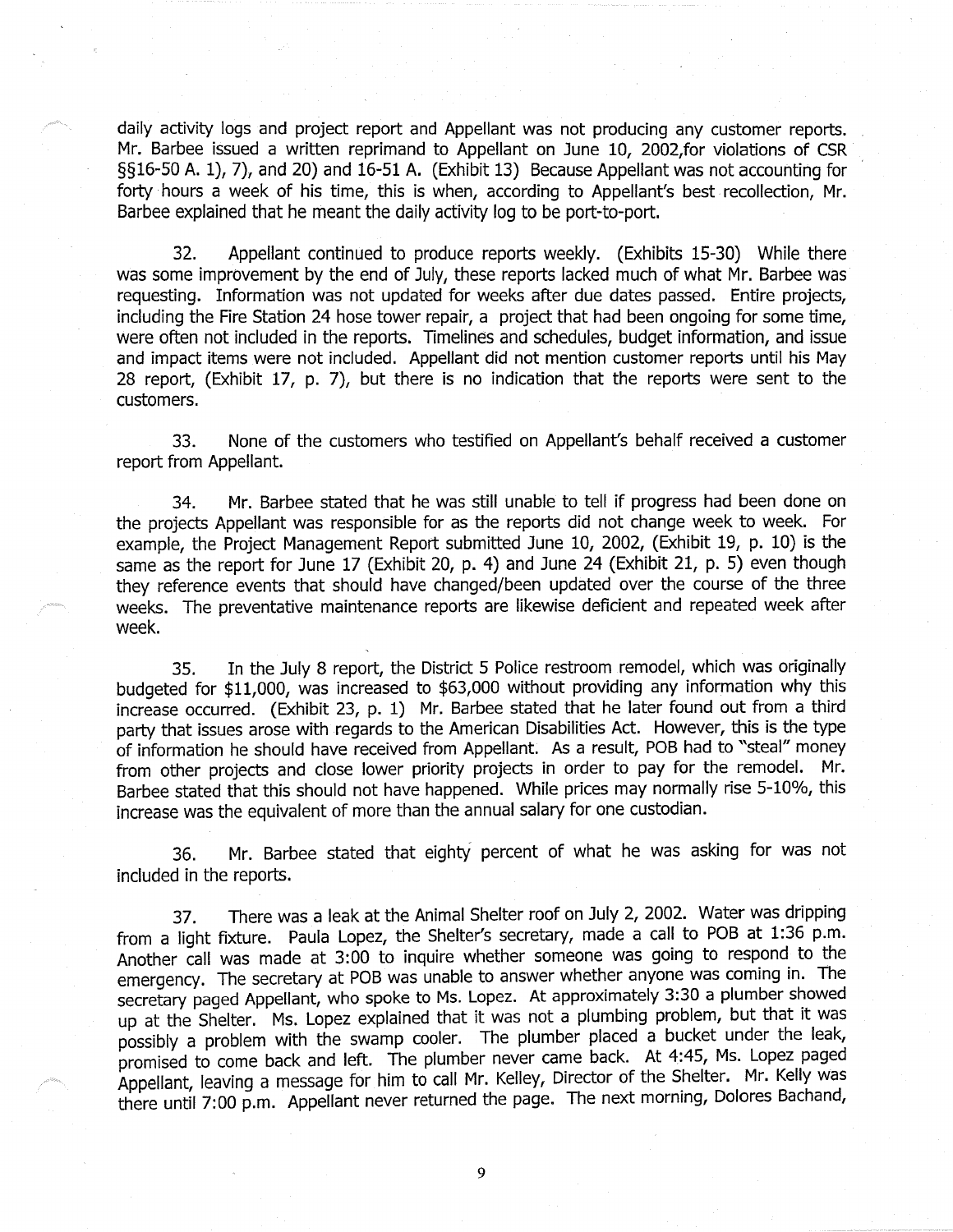Administrative Operations Supervisor at the Shelter, went into the dispatch room at 5:15 a.m. and found water dripping onto the floor, the bucket and the dispatch console. She could not let dispatchers work in the area due to safety concerns. Another call was placed to POB, where the Chief of Security told her that someone would be dispatched. Another plumber was sent over but, as it was not a plumbing problem, he left. At that time, Ms. Bachand e-mailed James Williamson, Assistant Director, POB, who was in charge that day as Mr. Barbee was out. Appellant finally arrived at 9:00 to address the problem. (Exhibit 5)

38. Mr. Williamson testified that he talked to Appellant on July 3, after an e-mail, but before the memo, from Ms. Bachand was received. He stated that he could tell from the flavor of the e-mail that she was upset. He stated that a Facilities Manager is responsible for what does or does not happen at a facility. Appellant should have gone directly out to the Shelter to check the emergency.

39. Nick Nuanes, Division Chief, Fire and Safety Division, testified that he was Appellant's client for eight years. He stated he saw Appellant on an "almost weekly" basis and Appellant was responsive to his requests. He had been disappointed with Appellant's responses when they first worked together and that issues were not being addressed as he would have wished, but, for the last year, he was satisfied. He never received a weekly customer report from Appellant and any information he received from Appellant was only face-to-face.

40. Ms. Bachand testified on Appellant's behalf. She stated that her purpose in writing to Mr. Williamson about the leak at the Animal Shelter was to complain about the process, but not to complain about Appellant. She also testified she received verbal process, but not to complain about Appellant. communications from Appellant, she had "much contact" with him over the last year, seeing him "almost weekly," and he had been responsive. She never received written customer reports from Appellant.

41. Donald Carson, Sr., supervisor for Fleet Maintenance, testified he had worked with Appellant for five years, but had known him as a good friend for 15. Appellant had been responsive to his needs. He saw Appellant "often," but could not swear that it was weekly. He and Appellant talked about the projects, but he did not get written reports from Appellant.

42. Sgt. Marek Rybkowski, who is in charge of the Denver Police Department Firearms Training Facility, testified that he has found Appellant to be very responsive to his pages and requests. Appellant visited the facility regularly, which he clarified as being a couple of times a month, not weekly. He did not receive written reports fro Appellant

43. A predisciplinary meeting was held on August 21, 2002. Through his representative, Appellant stated that he did not know what was expected of him and that he was being held accountable for matters beyond his control.

44. Based upon the information developed at and presented at the predisciplinary meeting, the repeated attempts to get Appellant to improve his performance over the course of several months, and Appellant's disciplinary history, Mr. Barbee decided that the appropriate discipline was termination from employment. Official notification of termination was handdelivered to Appellant on August 28, 2002.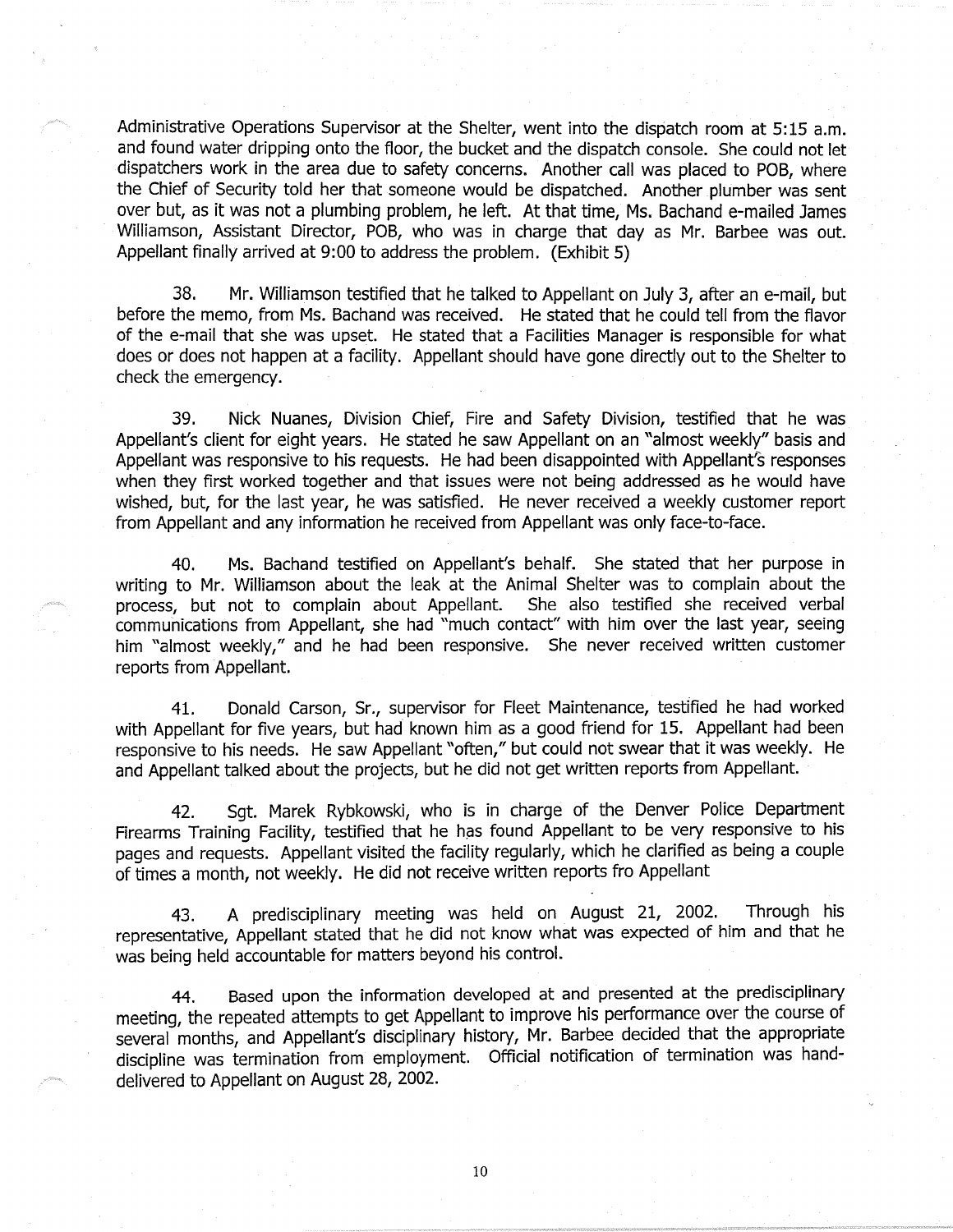45. Appellant filed his appeal with the Hearing Officer in a timely manner.

## **DISCUSSION AND CONCLUSIONS OF LAW**

#### Applicable Rules and Statutes

CSR Rule 16 governs discipline. CSR § 16-10 sets out the purpose of the Rule:

The purpose of discipline is to correct inappropriate behavior or performance. The type and severity of discipline depends on the gravity of the infraction. The degree of discipline shall be reasonably related to the seriousness of the offense and take into consideration the employee's past record. The appointing authority or designee will impose the type and amount of discipline she/he believes is needed to correct the situation and achieve the desired behavior or performance.

The disciplinary action taken must be consistent with this rule. Disciplinary action may be taken for other inappropriate conduct not specifically identified in this rule.

CSR §16-20, Progressive Discipline, provides in relevant part:

- 1) In order of increasing severity, the disciplinary actions which an appointing authority or designee may take against an employee for violation of career service rules, the Charter of the City and County of Denver, or the Revised Municipal Code of the City and County of Denver include:
	- a) Verbal reprimand, which must be accompanied by a notation in the supervisor's file and the agency file on the employee;
	- b) Written reprimand, a copy of which shall be placed in the employee's personnel file kept at Career Service Authority;
	- c) Suspension without pay, a copy of the written notice shall be placed in the employee's personnel file kept at Career Service Authority;
	- d) Involuntary demotion, a copy of the written notice shall be placed in the employee's personnel file kept at Career Service Authority; and
	- e) Dismissal, a copy of the written notice shall be placed in the employee's personnel file kept at Career Service Authority.
- 2) Wherever practicable, discipline shall be progressive. However, any measure or level of discipline may be used in any given situation as appropriate. This rule should not be interpreted to mean that progressive discipline must be taken before an employee may be dismissed.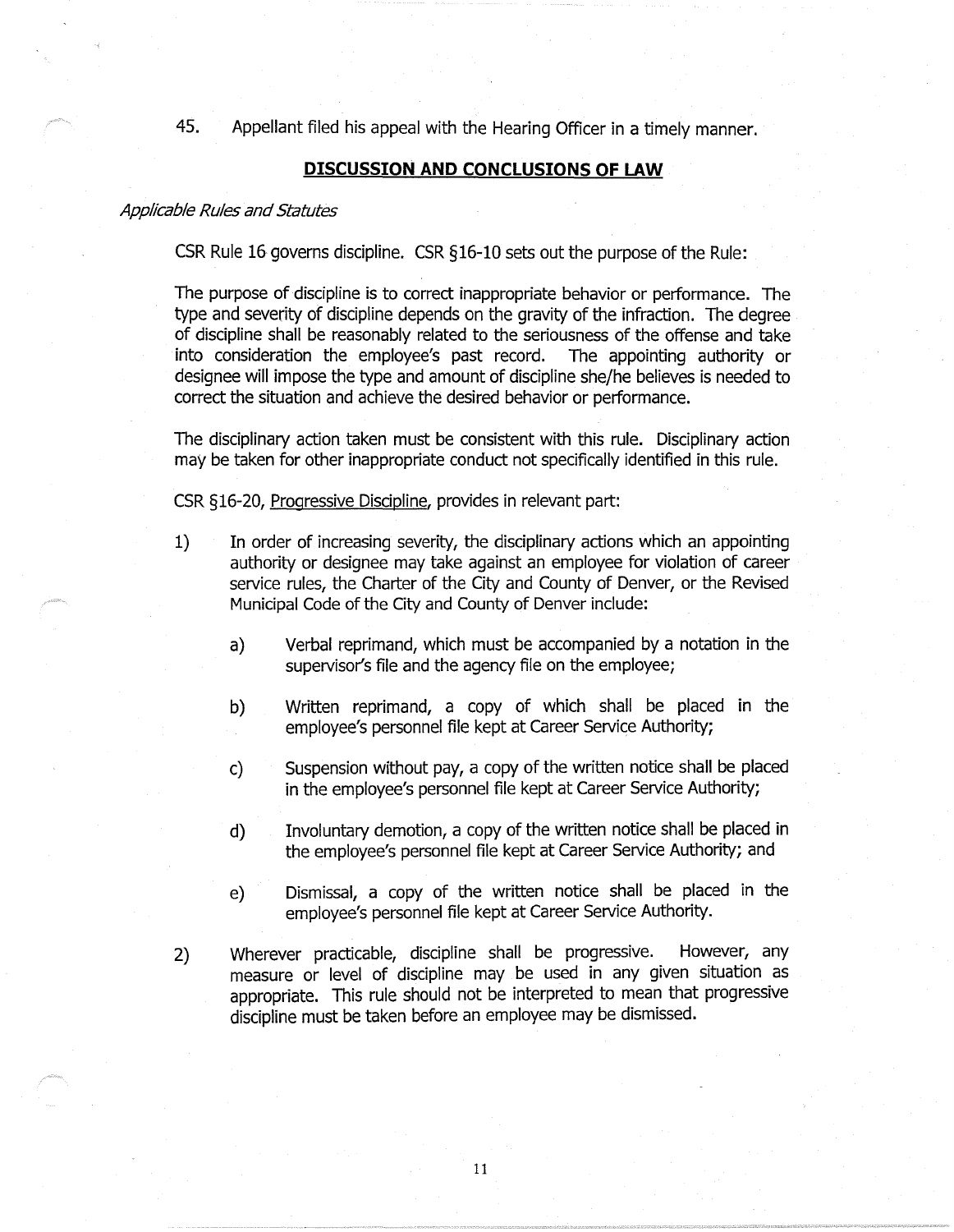CSR §16-50, Discipline and Termination, provides, in relevant part:

A. Causes for dismissal.

The following may be cause for dismissal of a career service employee. A lesser discipline other than dismissal may be imposed where circumstances warrant. It is impossible to identify within this rule all conduct which may be cause for discipline. Therefore, this is not an exclusive list.

- 1) Gross negligence or willful neglect of duty.
- 7) Refusing to comply with the orders of an authorized supervisor or refusing to do assigned work, which the employee is capable of performing.
- 13) Unauthorized absence from\_ work, including but not limited to: when the employee has requested permission to be absent and such request has been denied; leaving work before completion of scheduled shift without authorization; or taking unauthorized breaks.
- 20) Conduct not specifically identified herein may also be cause for dismissal.

CSR §16-51, Causes for Progressive Discipline, provides, in relevant part:

- A. The following unacceptable behavior or performance may be cause for progressive discipline. Under appropriate circumstances, immediate dismissal may be warranted. Failure to correct behavior or committing additional violations after progressive discipline has been taken may subject the employee to further discipline, up to and including dismissal from employment. It is impossible to identify within this rule all potential grounds for disciplinary action; therefore, this is not an exclusive list.
	- 2) Failure to meet established standards of performance including wither qualitative or quantitative standards.
	- 6) Carelessness in performance of duties and responsibilities.
	- 10) Failure to comply with the instructions of an authorized supervisor.
	- 11) Conduct not specifically identified herein may also be cause for progressive discipline.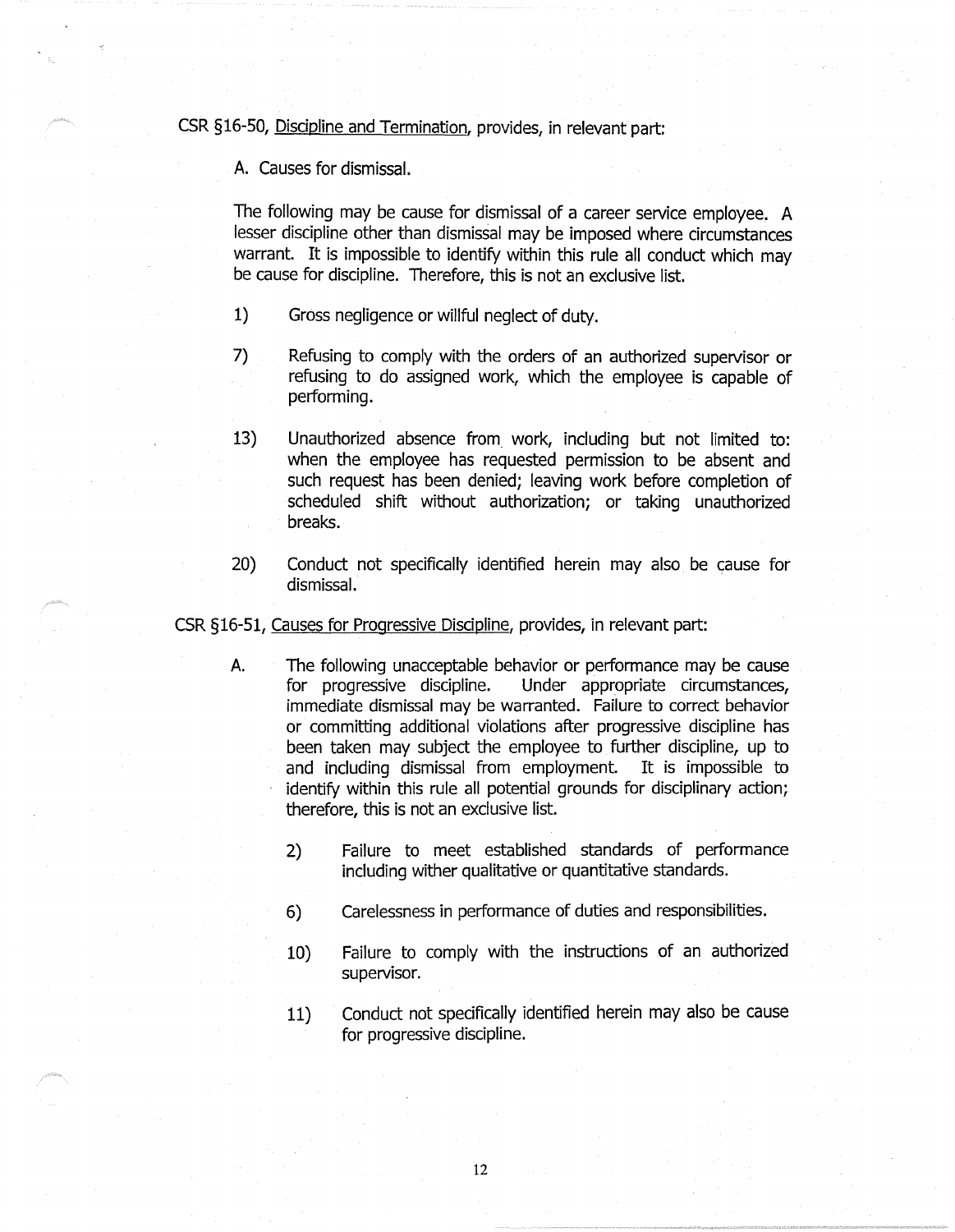CSR §19-10 covers actions subject to appeal. It provides in relevant part:

### §19-10 Actions Subject to Appeal

The following administrative actions relating to personnel matters shall be subject to appeal:

b) Actions of an appointing authority: Any action of an appointing authority resulting in dismissal, suspension, involuntary demotion, disqualification, layoff, or involuntary retirement other than retirement due to age which results in alleged violation of the Career Service Charter Provisions or Ordinance relating to the Career Service, or the Personnel Rules.

#### Analysis

The City Charter C5.25 (4) requires the Hearing Officer to determine the facts in this matter "de novo." This has been determined to mean an independent fact-finding hearing considering evidence submitted at the de novo hearing and resolution of factual disputes. Turner *v.* Rossmiller, 35 Co. App. 329, 532 P.2d 751 (Colo. Ct. of App., 1975)

Because this is an appeal of a disciplinary action (termination), the Department has the burden of proof to demonstrate that its decision was within its discretion and appropriate under the circumstances.

Appellant has been charged with violating several provisions of CSR Rule 16. The first of these is he violated CSR §16-50-A. 1), "gross negligence or willful neglect of duty.

Neither "gross negligence" nor willful neglect of duty" is defined in the CSR. The Hearing Officer must look elsewhere for their definitions. They are terms well-defined in the law. Negligence does not require intent. It is commonly defined as the failure to use reasonable care or a failure to act in a reasonably prudent manner under the circumstances. Lavine *v.* Clear Creek Skiing Corp., 557 F.2d730 (10<sup>th</sup> Cir. 1977); Metropolitan Gas Repair Service, Inc. v. Kulik, 621 P.2d 313 (Colo. 1980); Rice v. Eriksen, 476 P.2d 579 (Colo. App. 1970). Gross negligence involves a higher form of culpability than mere negligence. "Gross*<sup>1</sup> '* in this context means flagrant or beyond all allowance, Lee *v.* State Board of Dental Examiners, 654 P.2d 839 (Colo. 1982), or showing an utter lack of responsibility. People v. Blewitt, 192 Colo. 483, 563 P.2d 1 (1977). Willful neglect of duty transcends any form of negligence and involves conscious or deliberate acts. See Turner v. Lyon, 189 Colo. 234, 539 P.2d 125 (1976); Drake *v.* Albeke, 188 Colo. 14, 532 P.2d 225 (1975).

"Gross" has been defined as "immediately obvious" or "glaringly noticeable usually because of inexcusable badness or objectionableness." $\frac{Black}{S}$  defines it as"

[G]reat; culpable. General absolute; not to be excused; flagrant; shameful; as a gross dereliction of duty; a gross injustice; gross carelessness.<sup>2</sup>

 $\frac{1}{2}$  Miriam-Webster's Collegiate Dictionary, 10<sup>th</sup> Ed., 1993

 $<sup>2</sup>$  Black's Law Dictionary,  $4<sup>th</sup>$  Ed., 1951</sup>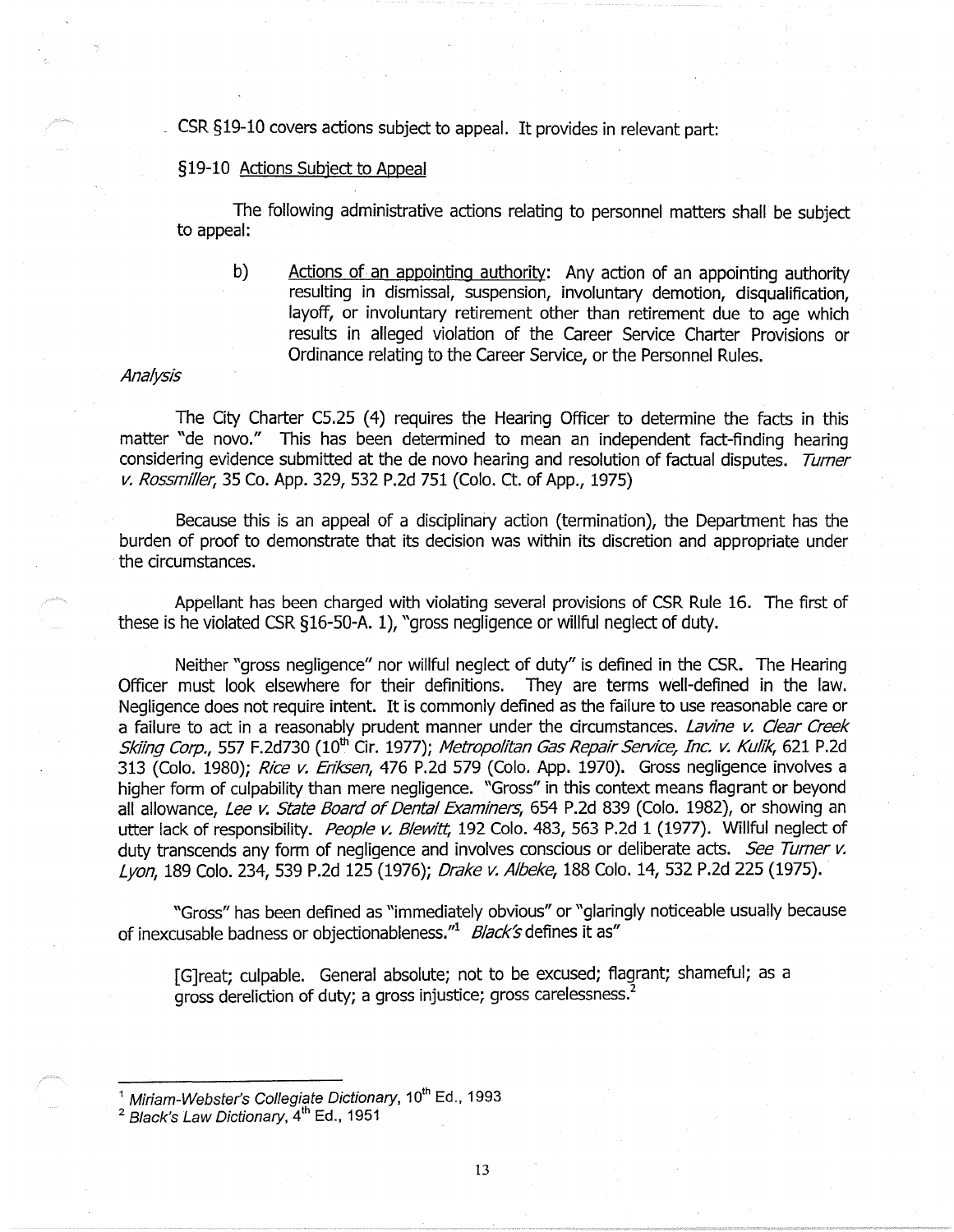# "Gross negligence" is defined by *Black's* as:

The intentional failure to perform a manifest duty in reckless disregard of the consequences as affecting the life or property of another; such a gross want of care and regard for the rights of others as to justify the presumption of willfulness and wantonness. "Gross negligence is substantially higher in magnitude than simple inadvertence, but falls short of intentional wrong." (Cite omitted) $3$ 

In other words, "gross negligence" does not require that POB show that Appellant intentionally acted in a wrongful manner, just that he performed his work in a manner that was more than careless or inadvertent and that the failure to perform the work was obviously unreasonable or inappropriate.

On the other hand, "willful neglect'' implies that the wrongful conduct was intentional or conscious, not merely negligent. "Willful" is generally defined as "obstinately and often perversely self-willed; done deliberately."<sup>4</sup>

*Black's* defines "willful" as:

Proceeding from a conscious motion of the will; voluntary. (Cite omitted)...Intending the result which actually comes to pass; designed; intentional; not accidental or involuntary...A willful act may be described as one done intentionally, knowingly, and purposely, without justifiable excuse, as distinguished from an act done carelessly, thoughtlessly, heedlessly, or inadvertently. (Cite omitted.)<sup>5</sup>

The Hearing Officer has considered the testimony offered during the hearing. Based upon all the evidence, the Hearing Officer concludes that POB proved by a preponderance of the evidence that Appellant's work performance was either gross negligence or willful neglect.

Appellant's performance failures are "glaringly obvious." He was not completing work and creating reports that, as a very experienced Facilities Manager, was within his competency.

Mr. Barbee met with Appellant in the fall of 2001 and went over his expectations. Appellant, while receiving an overall "meets expectations" from Mr. Barbee in his November PEPR, actually performed a majority of his Priority 1 and Priority 2 job responsibilities at the "below expectations" level. He was suspended in March 2002 for several things, including his failure to perform his job and visit the facilities assigned to him as required. He was given several opportunities to correct his performance when he returned from his four-week suspension on April 29, 2002. He was given a letter from Mr. Barbee outlining his expectations for his performance. He was given another letter on May 7 clarifying the expectations because he failed to comply with the April 29 directive. He was given a verbal warning on May 23, which again clarified Mr. Barbee's expectations. He was given a written reprimand on June 10 in another attempt to correct his deficiencies.

 $^3$  ibid.<br> $^4$  Miriam-Webster's, op cit. *<sup>5</sup>*Black's, op cit.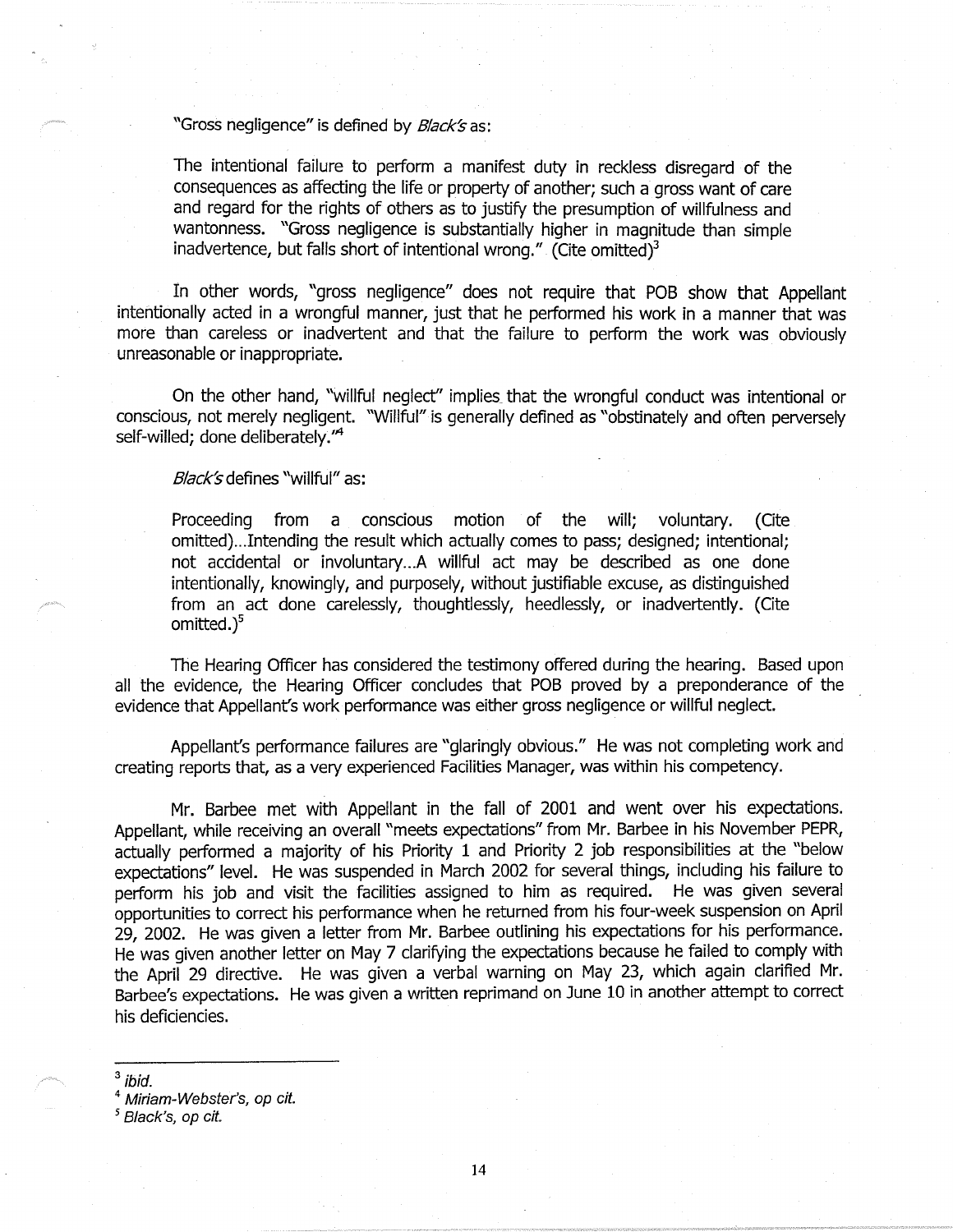Each of those times, Mr. Barbee went over his expectations with Appellant. Appellant stated that he thought he understood what Mr. Barbee wanted, yet he did not make any efforts to correct and improve his performance. It is clear to the Hearing Officer that his failures were intentional. The only other conclusion, that after 39 years, Appellant did not know how to perform his job, is not realistic. He violated CSR §16-50 A. 1).

Appellant was also charged with violating CSR §16-51 A. 6), carelessness in performance of duties and responsibilities. This provision differs from CSR §16-50 A. 1) in that this provision does not require that the misconduct rise to the level of either grossness or willfulness. It is clear to the Hearing Officer that Appellant was not being merely careless in his performance. He was purposely performing at an inappropriate level and refusing to produce the documentation that Mr. Barbee required of him. Because Appellant's conduct unquestionably falls within the parameters of CSR §16-50 A. 1), the violation of CSR §16-51 A. 6) is dismissed.

Appellant is charged with violating CSR §16-50 A. 7), failure to comply with the orders of his authorized supervisor and refusing to do assigned work which he is capable of performing, and CSR §16-51 A. 10), failure to comply with the instructions of an authorized supervisor. The record is clear that Appellant refused to comply with Mr. Barbee's repeated instructions and perform work he was capable of performing as a very experienced Facilities Manager. The violation of CSR §16-51 7) has been established. The violation of CSR §16-51 A. 10) is dismissed, however, as redundant.

The violation of CSR §16-50 A. 13) has not been proven by a preponderance of the evidence. It is clear that Appellant was not tracking all of his daily activities and was hanging around the City and County Building to meet with his friends rather than visit the facilities under his responsibility as required by Mr. Barbee. However, there is no proof that he was absent from his job without authorization during after he returned from his four-week suspension in April 2002.

Appellant failed to meet established standards of performance for a Facilities Manager. While his November 2001 PEPR is not at issue, it provides notice of the performance standards required for his job, as does the CSA job classification for Facilities Managers. It is clear that Appellant was not meeting those standards. During the relevant time, he was not meeting with customers and submitting reports of their needs. While he was inspecting facilities, it was not always, even according to his own witnesses, on a weekly basis. His reports of the needed services were never complete. His management of major construction projects was sporadic. Projects were not managed to a timely completion. He didn't organize and manage the implementation of funded capital projects appropriately. He wasn't managing all fiscal concerns and aspects of the projects. Appellant was not meeting the standards established for his job classification. The violation of CSR §16-51 A. 2) has been proven.

The violations under CSR §§16-50 A. 20) and 16-51 A. 11) are dismissed. The Department produced evidence that established violations of specific provision of CSR §§16-50 A. and 16-51 A. These "catchall" provisions are dismissed.

Appellant alleged age discrimination and retaliation in his Notice of Appeal. His counsel stated during closing argument that the age discrimination case was abandoned. The Hearing Officer has reviewed the record and finds that Appellant did not present any evidence of retaliation. The defenses are both dismissed.